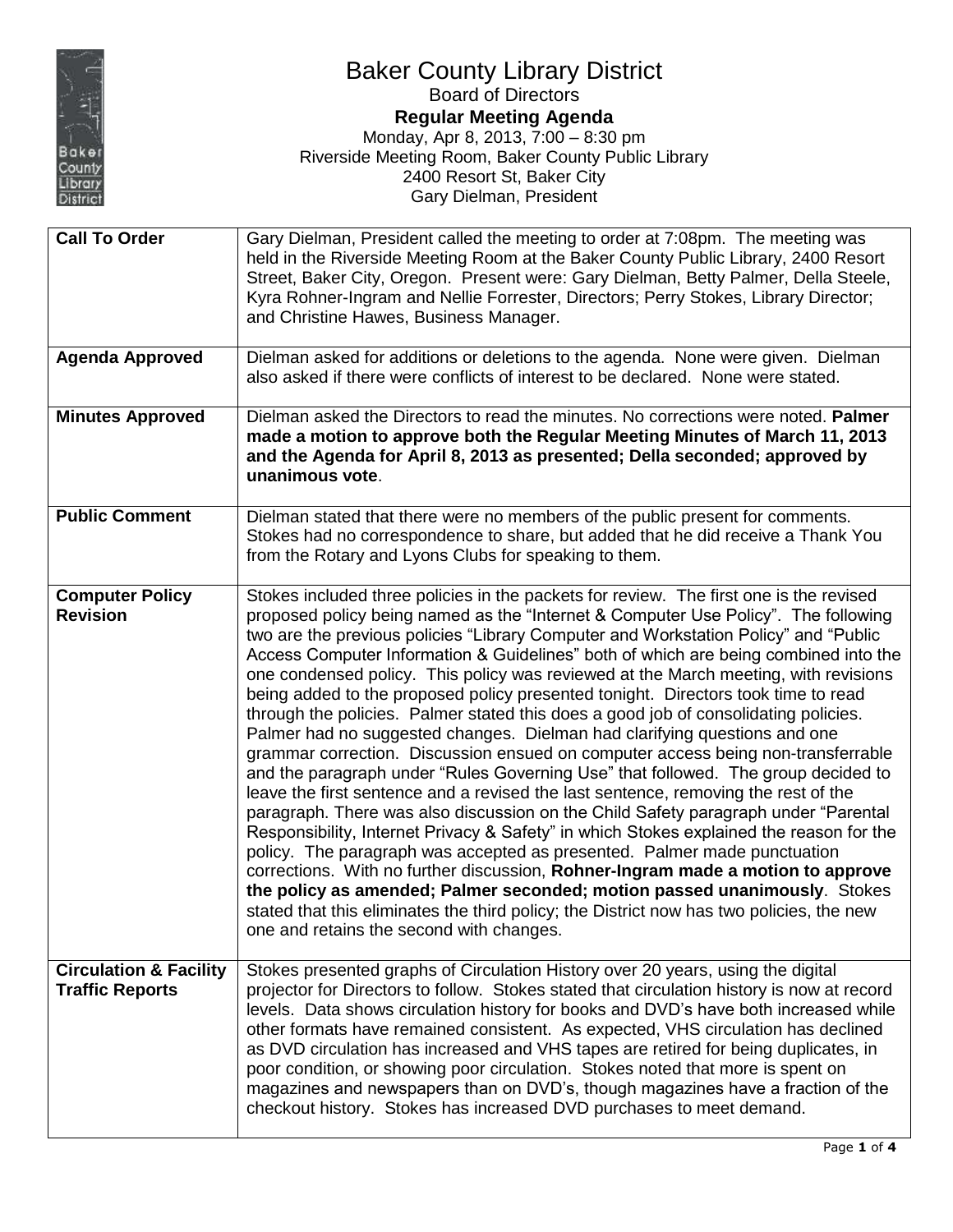

## Baker County Library District Board of Directors **Regular Meeting Agenda** Monday, Apr 8, 2013, 7:00 – 8:30 pm Riverside Meeting Room, Baker County Public Library 2400 Resort St, Baker City Gary Dielman, President

|                          | The thermal door counters were offline for a while due to server reconfigurations but<br>were reinstated last November 2012. Data collected from both front and back door<br>traffic shows the majority use is from front access, by a ratio of two to one. On<br>average, the doors log approximately 2,500-4,000 visits per week. A recent large<br>traffic increase corresponded with spring break.                                                                                                                                                                                                                                                                                                                                                                                                                                                                                                                                                                                                                                              |
|--------------------------|-----------------------------------------------------------------------------------------------------------------------------------------------------------------------------------------------------------------------------------------------------------------------------------------------------------------------------------------------------------------------------------------------------------------------------------------------------------------------------------------------------------------------------------------------------------------------------------------------------------------------------------------------------------------------------------------------------------------------------------------------------------------------------------------------------------------------------------------------------------------------------------------------------------------------------------------------------------------------------------------------------------------------------------------------------|
| <b>Budget Projection</b> | Stokes distributed a FY12-13 budget projection report and first draft of next year's<br>budget. He reviewed revenue lines highlighting Fines & Fees will be higher than<br>budgeted by about \$4,000; Fines & Fees brings in \$4,000-\$5,000 a quarter. Personal<br>Services were reviewed line-by-line with explanations for budget differences. While<br>some staff lines are over budget they are offset by other lines under budget. Total<br>projected year-end District Salaries are on target.                                                                                                                                                                                                                                                                                                                                                                                                                                                                                                                                               |
|                          | Under payroll benefits, health insurance is projected to end slightly over budget, the<br>Group Insurance Liability budget of \$15,000 will be moved from contingency to cover<br>medical deductible reimbursements, and PERS will come in slightly under budget. In<br>total, payroll taxes & benefits are anticipated to be over-budget about \$5,000. In<br>Materials & Services, the Books & Media budget is projected to reach about \$100,000,<br>thanks to unanticipated additional revenue & budget adjustments. DVD purchases<br>have increased significantly to meet demand. Building Maintenance is projected to<br>come in under budget by \$7,000. Insurance is slightly over budget by \$657 to-date.<br>Election costs are budgeted at \$3,200; the three Directors up for re-election confirmed<br>that they have filed. Corporate Costs are projected to come in under budget by<br>\$4,000. Stokes anticipates ending the current fiscal year with \$20,109 in cash<br>carryover (in addition to contingency funds of \$211,000). |
| <b>Volunteer Policy</b>  | Stokes presented a new Volunteer Policy. The Library District has never had one. It<br>is a best practices policy recommended by Special Districts Association of Oregon.<br>Stokes has used the Hood River County Library District policy as model. It<br>establishes age requirements, defines volunteers' status as unpaid "at will" workers,<br>and requires volunteers to adhere to District confidentiality rules and personnel<br>standards. Dielman called for questions or comments. With no comments, Forrester<br>made a motion to approve the Volunteer Policy as presented; Rohner-Ingram<br>seconded; motion passed unanimously.                                                                                                                                                                                                                                                                                                                                                                                                      |
| Director's Report        | Stokes reported that a \$200 payment was received from Phillip Charette. Charette<br>stated by email that he was making a good faith payment and that a debt<br>consolidation company would be managing payments in the future.                                                                                                                                                                                                                                                                                                                                                                                                                                                                                                                                                                                                                                                                                                                                                                                                                     |
|                          | <b>Facilities</b> – An estimate has been requested for repairs, resealing, and re-striping of<br>the library parking lots. There is a pot hole in the public parking lot and depression in<br>the staff lot that collects a good size pool of water. A estimate for gutter repair was<br>received of \$3,095 from Four Seasons Roofing. They will install continuous gutters<br>and make other adjustments to the gutters along the south side (staff parking) and the<br>front of the building. This seems to be the only local company that specializes in<br>gutters. We hope to alleviate the need for annual repair. Recently, there has been a                                                                                                                                                                                                                                                                                                                                                                                                |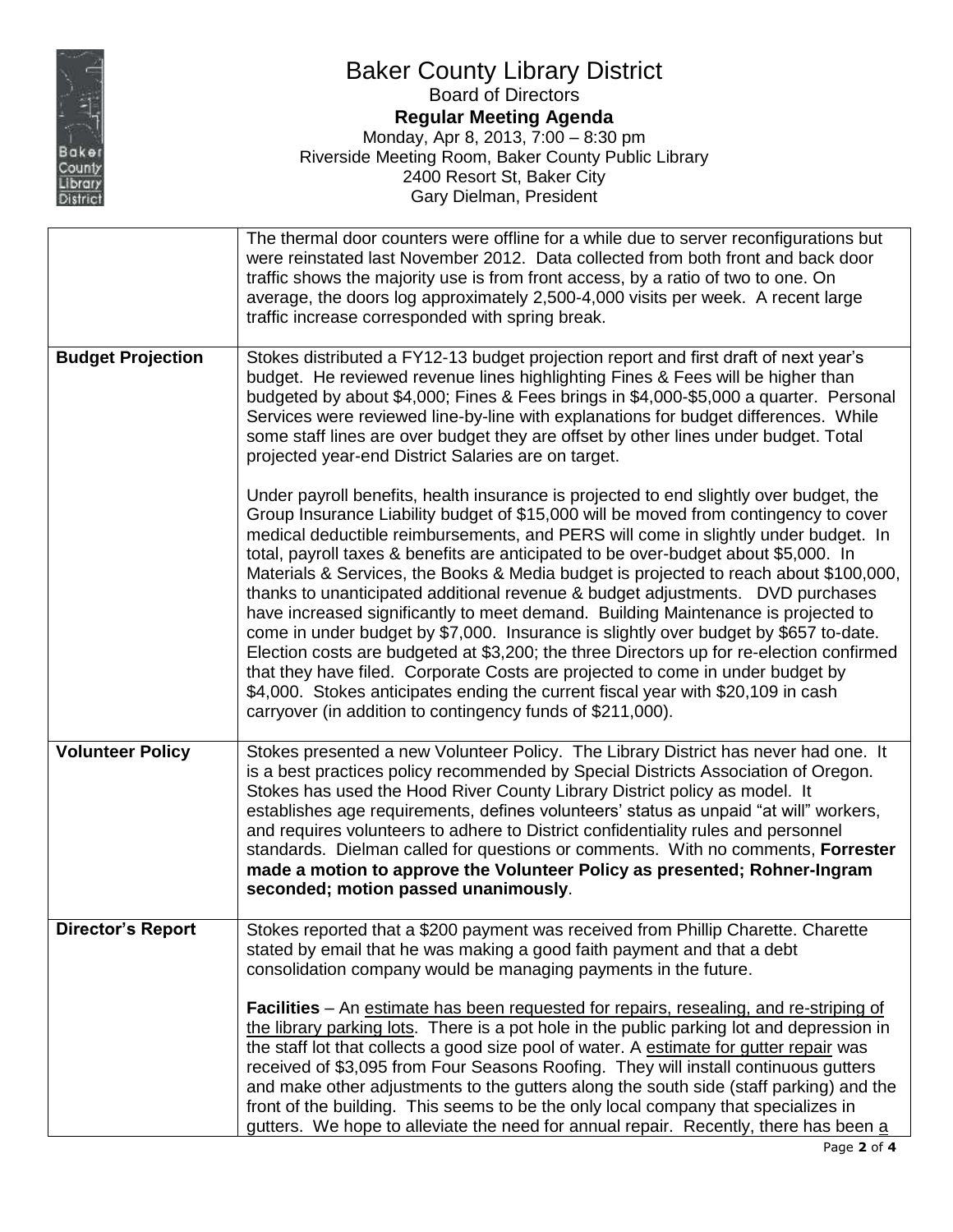

## Baker County Library District Board of Directors **Regular Meeting Agenda** Monday, Apr 8, 2013, 7:00 – 8:30 pm Riverside Meeting Room, Baker County Public Library 2400 Resort St, Baker City Gary Dielman, President

|                                                | natural gas odor in the reading area almost daily. Cascade Gas has been alerted and<br>come twice to investigate. They were at the library within 15 minutes, but the odor<br>dissipated beyond detection by that time. Cook & Emele technicians were called to<br>test the units on the roof but they also found no leaks. Cascade Gas techs said that in<br>this case, although it is alarming it does not appear to be a dangerous situation. Staff<br>is now keeping a log of when the odor is noticed or reported in hopes a pattern will<br>emerge. A small number of <b>carpenter ants</b> are once again in the building, showing<br>up in windows and lighting fixtures in the reading room. Although these "occasional<br>invaders" visit every year in early Spring the numbers do not indicate a significant<br>problem and have decreased with strategic placement of pest control products. The<br>Richland Branch toilet is not getting enough water to operate properly. Staff repairs<br>to the valve have not worked. A plumber has been contacted to evaluate.<br><b>Equipment</b> - The Xerox copier contract expired about a year ago. Stokes has<br>compared the cost of purchasing a copier to renewing the lease with Xerox. The<br>biggest benefit of the lease is that the District does not pay for cartridges which are<br>included in the lease price. Printer cartridges are \$200-\$300 each. Pricing for copies<br>are set to cover the cost of the lease and staff labor for special service.                                                                                                                                                                                                                                                                                                                                                                                                                                                                                                                                                                                                                                                                                                                                                                                                                                                                                   |
|------------------------------------------------|------------------------------------------------------------------------------------------------------------------------------------------------------------------------------------------------------------------------------------------------------------------------------------------------------------------------------------------------------------------------------------------------------------------------------------------------------------------------------------------------------------------------------------------------------------------------------------------------------------------------------------------------------------------------------------------------------------------------------------------------------------------------------------------------------------------------------------------------------------------------------------------------------------------------------------------------------------------------------------------------------------------------------------------------------------------------------------------------------------------------------------------------------------------------------------------------------------------------------------------------------------------------------------------------------------------------------------------------------------------------------------------------------------------------------------------------------------------------------------------------------------------------------------------------------------------------------------------------------------------------------------------------------------------------------------------------------------------------------------------------------------------------------------------------------------------------------------------------------------------------------------------------------------------------------------------------------------------------------------------------------------------------------------------------------------------------------------------------------------------------------------------------------------------------------------------------------------------------------------------------------------------------------------------------------------------------------------------------------------------------------------------------------------------|
| <b>Business and</b><br><b>Financial Report</b> | Christine passed out financial reports and checks for signatures. The General Fund<br>received \$8,946.73 in tax turnovers on April 1. On page 2 of the General Fund P&L,<br>under Personal Services, the Jobs Plus wage line shows 287% spent. The budget of<br>\$2,076 was based on \$1/hour cost to the Library District. We are required to show the<br>gross wages paid in the expense line of \$5,970.80 and the corresponding<br>reimbursement from ODHS in Other Revenues for wages of \$4,741.30<br>(reimbursements totaling \$5,361.36 include wages and payroll taxes); the difference is<br>\$1,229.50 actual cost to the Library District which is within the original budget plan.<br>The total District Salaries is within the anticipated budget (84%) at 82.6% spent.<br>Looking at Health Insurance, the Insurance Benefit line will be over budget at year-<br>end. The actual amount paid out is static each month and will total \$5,788. The<br>budget for the Group Insurance Liability line is still in contingency. Both of these will<br>be adjusted in the Director's year-end planning. On page 3, Total Personal Services<br>percentage spent is a little high, again, mostly due to health insurance and the Jobs<br>Plus program. Under Materials & Services, check amounts posted to the Book budget<br>this month are down including Ingram \$556.42, and Visa books \$448.92, magazine<br>subscriptions \$286.14 and DVD purchases \$517.25. Expenses under Building<br>Maintenance include Action Plumbing \$439.86 for bathroom repairs, and Cook &<br>Emele \$210 to inspect gas odor as reported in the Director's report. Other notable<br>checks include Mike Bork Auto \$670.57 for bookmobile alternator and service call,<br>Visa includes \$320 for OLA conference registration for Director, Visa also includes<br>\$429 for QuickBooks annual payroll subscription and \$199.96 upgrade to QuickBooks<br>2013 as the current version is no longer supported after May 2013. Under Utilities, the<br>Sumpter annual utility billing has not arrived, and the utilities related to the Richland<br>Branch have been moved to NEOHA responsibility effective March 5, 2013. A check<br>for \$1,980 was written to Nero Network for fiscal year 2012-13 Baker Public Library<br>Internet service. The budgeted transfers to Other Funds will be made later this month. |